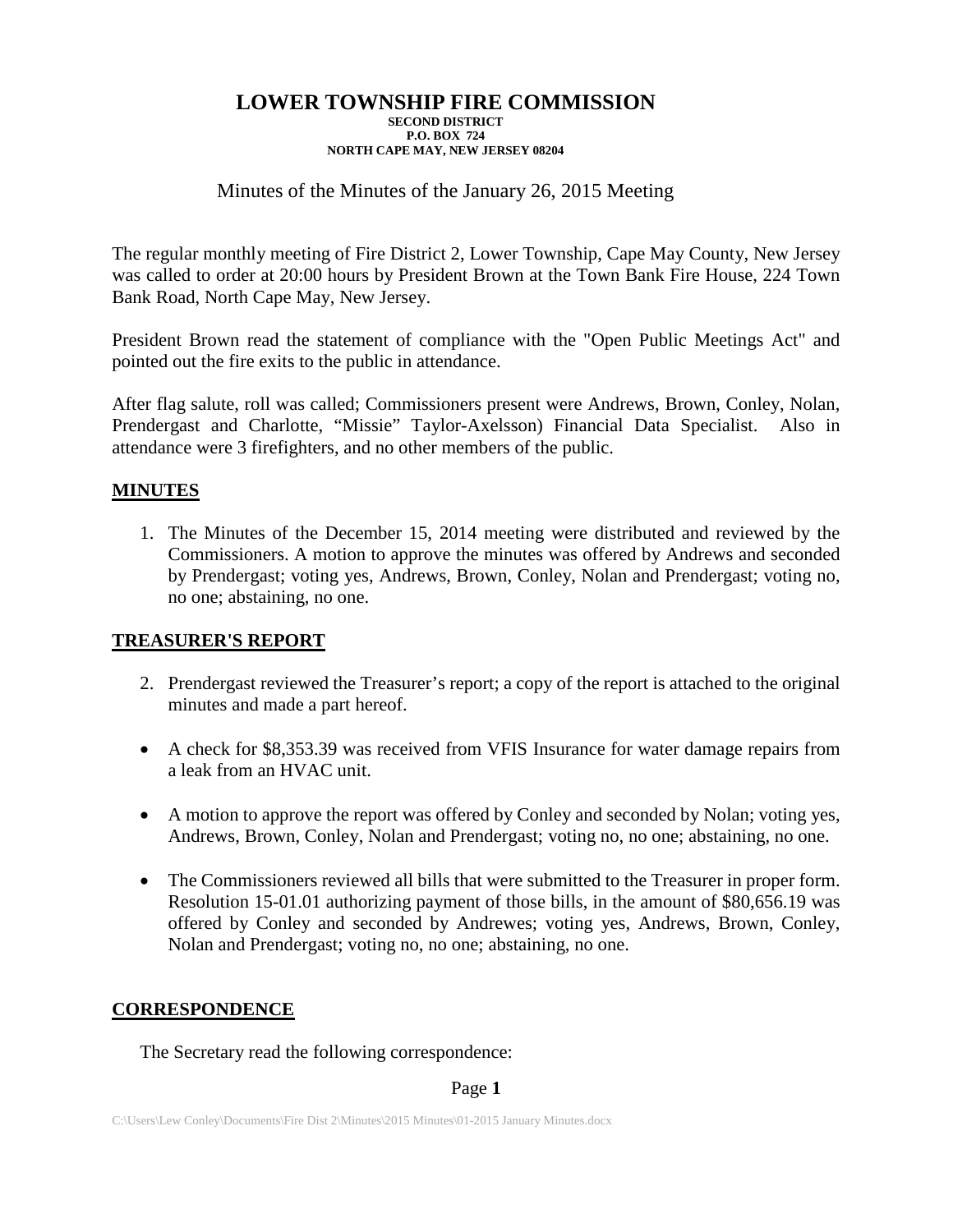# Minutes of the Minutes of the January 26, 2015 Meeting

- 1. Email out dated 01/18/15 to Dennis Hall of Leader Printers transmitting the information necessary to begin preparing the mail-in ballots for the annual election.
- 2. Email out dated  $12/21/14$  to the Star & Wave transmitting the first notice of the annual election for publication.

# **TOWN BANK VOLUNTEER FIRE COMPANY REPORT**

Chief Megonigal reported the following:

• Report of the month's activities; a copy of the report is attached to the original of these minutes.

# **BUREAU OF FIRE SAFETY REPORT**

- Conley who is the Board's representative to the Bureau provided the minutes and financial reports for the December meeting, Donna Blackley was appointed as Fire Official for 3 years by resolution beginning February 1, 2015, Richard Braslow, Esq. was reappointed as solicitor for 2015 and Conley reported that he has certified David Perry's last Annual Report to the State Division of Fire Safety.
- Conley reported on the special meeting held on  $12/10/15$  to approve the hire of two part time fire inspectors. The Board approved the two candidates recommended by Mr. Perry and Ms. Blackley, Jerry Enderweis and Skip Hopping. After notifying Mr. Hopping that he was one of two successful candidates, he declined the position. The Bureau will consider the next candidate at the January 28<sup>th</sup> Meeting.

# **OLD BUSINESS**

• *The Chief reported a growing building crack in the southeast corner of the engine bay. Conley has look at the crack and it looks like a settlement issue. The Commission authorized Conley to contact a structural engineer to look at the situation and make recommendations. (03/08).*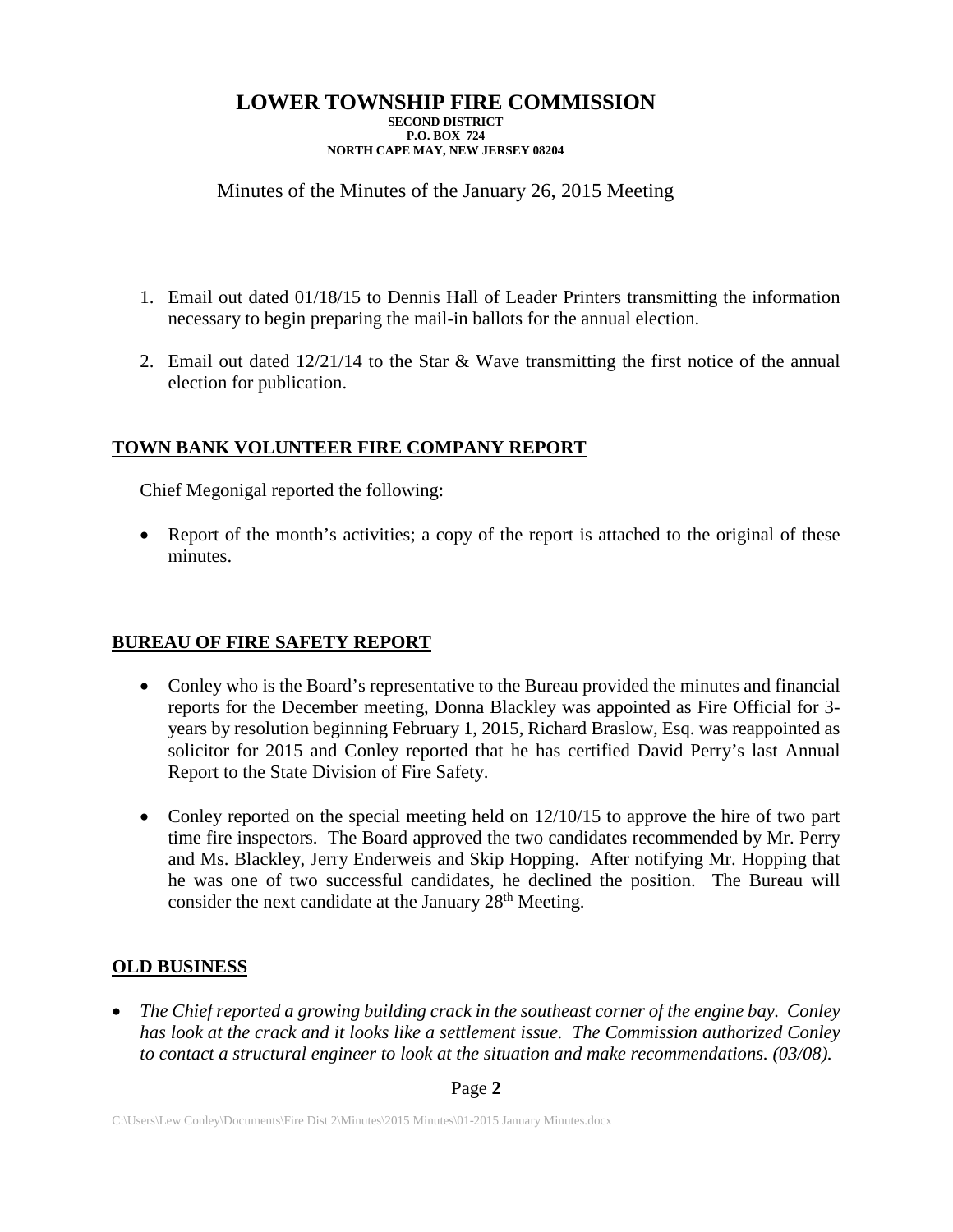## Minutes of the Minutes of the January 26, 2015 Meeting

*Conley reported that he contacted Edward P. Ryan, PE, a structural engineer who met with Conley and Brown to look at the building. Mr. Ryan's preliminary determination was that the cracking is due to settlement but there is no immediate danger. He will prepare recommendations and specifications for the repair of the settlement as well as the cracks in the near future. (04/08)*

*Conley reported that he has received the details from structural engineer, Edward P. Ryan and will coordinate with Richard Braslow and Ryan to put together a contract to perform the work recommended. (06/08).*

*Nolan inquired as to the status of the crick repair. Conley responded that the District is in the process of having a contractor look at it and provide an estimate to see if the repair needs to be bid. He also reported the Mr. Ryan had reported that there is no immediate danger, and budget constraints had moved this repair a little lower on the priority list, but not forgotten. (06/12)*

• *Scott Brown asked if there was some types of sealer that can be used to stop the damage to apparatus aprons that have sever salt damage. He has seen repairs to bridge surfaces that were temporarily repaired rather quickly. Brown volunteered to discuss it with a friend who is a masonry contractor and Conley will talk to the County Engineer who may have specified the repairs to the County Bridges. (06/12)*

*Brown reported that Jay Blackley of Blackley Concrete will look at the driveway and make a recommendation (07/12)*

*Brown reported that Jay Blackley reported that there is no fix the driveway apron will need to be removed and replaced. Conley requested that Blackley provide us with a cost estimate to do that work so that we know if we would need to bid the project and look for the money to pay for the replacement. (08/12)*

*Brown reported that Blackley has provided a proposal to remove the existing concrete and replace it with the same strength reinforced concrete for \$24,860.00. This is above the bid threshold and obviously will need to be bid.*

*Conley suggested that if total replacement is necessary, we should look into retaining a structural engineer or architect to design a heating system into the apron and then there would be no need to have salt on it. Conley will look into finding an engineer or architect with the appropriate experience. (09/12)*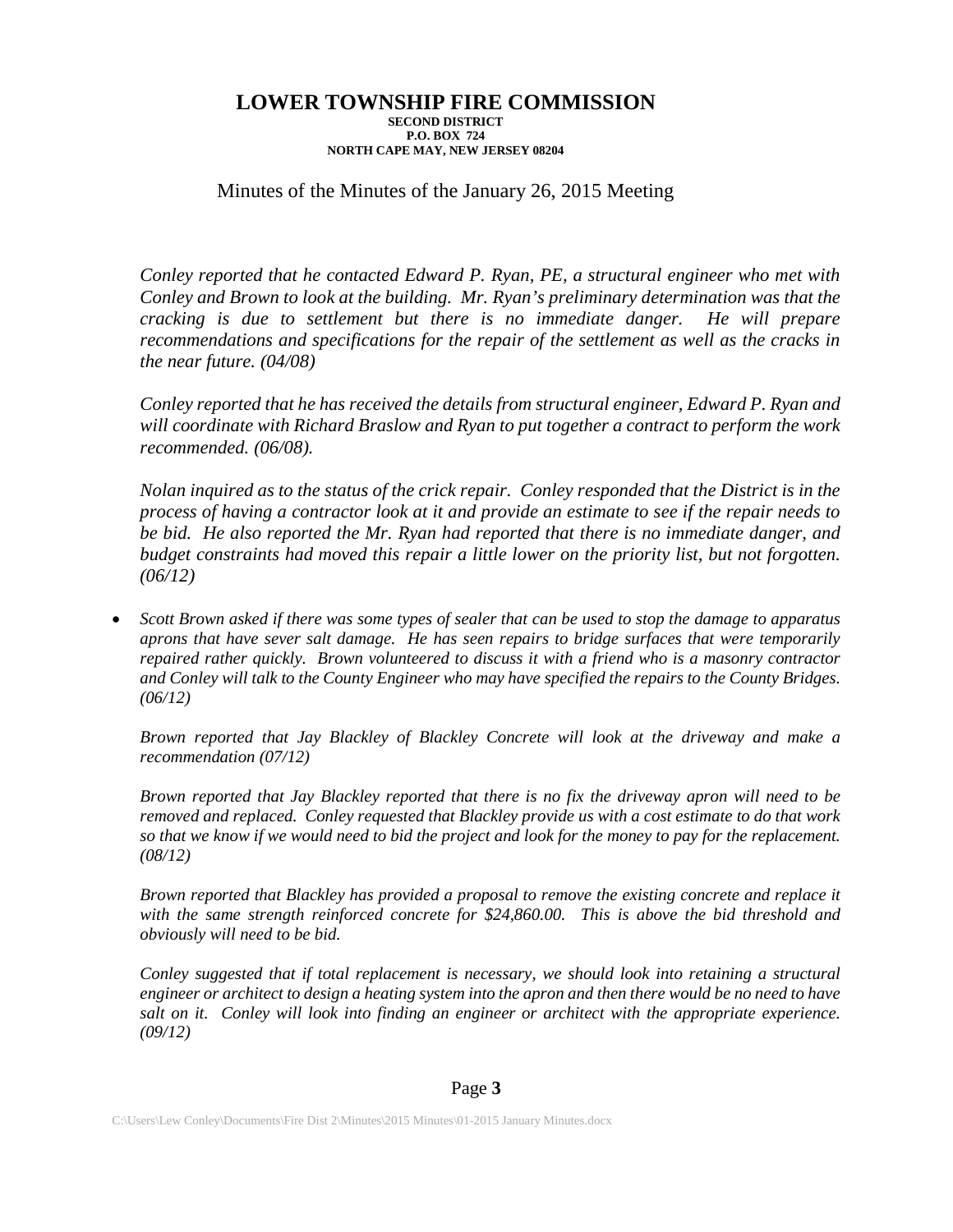### Minutes of the Minutes of the January 26, 2015 Meeting

*Conley reported that he has not been able to get Jay Blackley (concrete mason) to respond with a cost for a temporary winter patch. Brown will reach out to Troiano Concrete to see if they can do a temporary patch to get us through the winter months. (12/12)*

*Brown reported that he has contacted Ernie Troiano, Jr. of E. Troiano & Sons Concrete who will perform a temporary patch on the driveway for an estimated cost of \$2,100.00 as outlined in his letter of December 21, 2012. Conley reported that he has contacted, in writing, Thomas Lipski of PEOSH to request an extension of time to repair the driveway apron. A motion was offered by Andrews and seconded by Nolan to approve E. Troiano and Sons Concrete's proposal and authorize the work, voting yes, Andrews, Brown, Conley, Nolan and Prendergast; voting no, no one; abstaining, no one.*

*Conley presented a proposal from M V Engineering of Cape May Court House, NJ for providing the design, bid preparation and administration, and construction observation of the permanent driveway apron replacement for an estimated \$11,200.00 as contained in their written proposal. Resolution 13- 20 Approving the award of the contract with Brian Murphy, PE of M V Engineering for the Design and Inspection of the Driveway Apron Replacement was offered by Andrews and seconded by Prendergast voting yes, Andrews, Brown, Conley, Nolan and Prendergast; voting no, no one; abstaining, no one. (01/22/13)*

*Brown reported that the driveway apron will be repaired with a temporary concrete patch by E. Troiano and Sons on Wednesday 2/27/13. (02/13)*

*Conley reported that the driveway apron was repaired on February 27, 2013 on schedule and he emailed a notice to Thomas Lipski of PEOSH along with photos of the completed driveway. Conley continued the report by telling all that Thomas Lipski emailed back that he would be issuing a letter indicating the violation has been abated. (03/13)*

*Conley reminded all that we have received preliminary plans and specifications for the permanent driveway replacement from MV Engineering. We need to decide when we want the driveway advertised, what is going to be included in the contract, such as fencing and/or security for the apparatus to be stored outside during the replacement of the apron and the concrete curing time. (03/13)*

*Conley discussed the need to meet to discuss how to deal with the apparatus security which will need to be outside the building during the removal and curing of the concrete apron. The meeting was set for April 22, 2013. (04/13)*

*Brown reminded everyone that only Conley and he showed up for the April 22 meeting and rescheduled for June 24, 2013 (05/13).*

*Conley reported that he has met with the engineer and reviewed the details for staging the apparatus out of three contiguous bays and then wait until the concrete has cured and then the next three*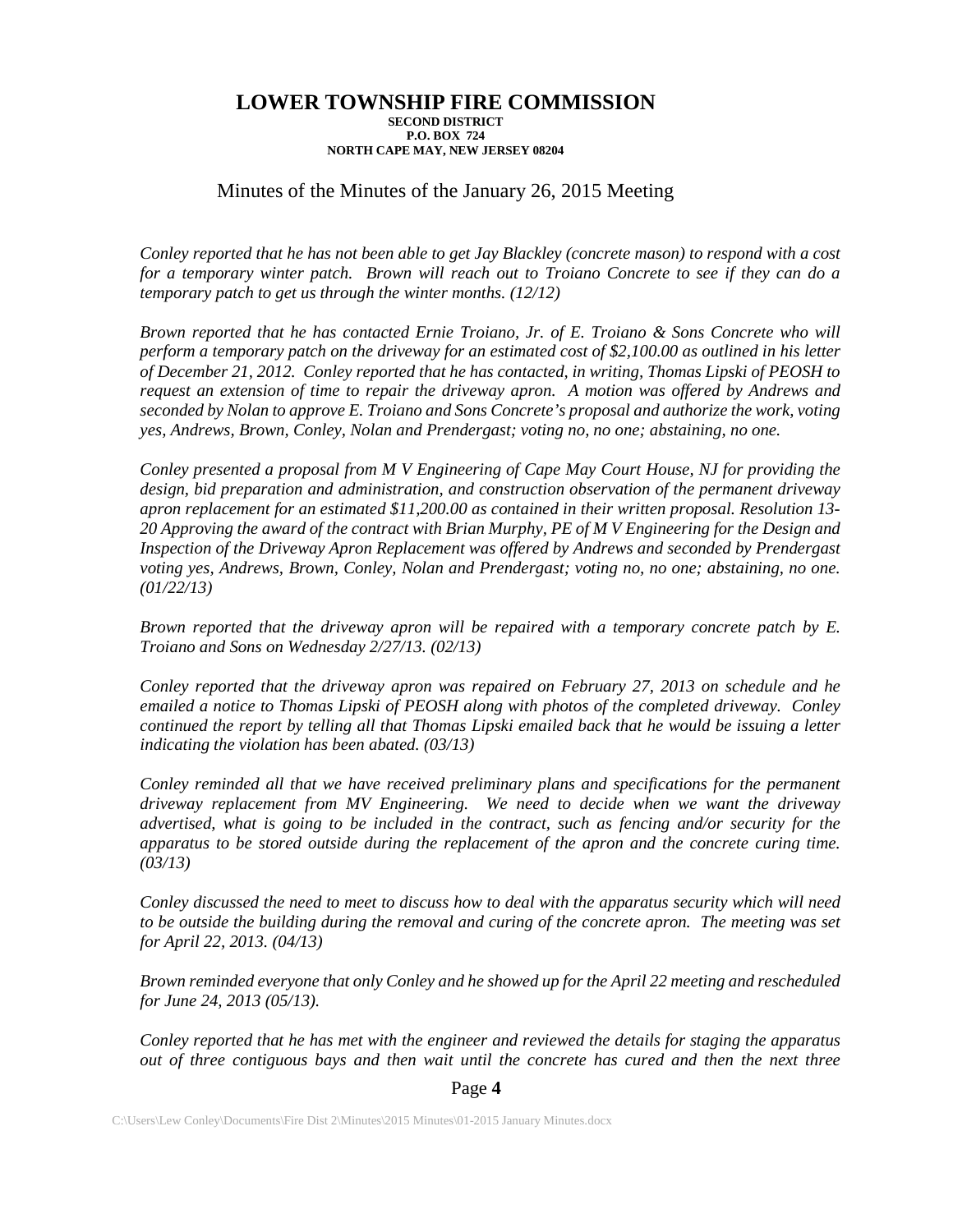## Minutes of the Minutes of the January 26, 2015 Meeting

*contiguous bays can be poured. He also reviewed the parking lot driveway that needs to also be replaced as well as the concrete curb that also needs to be replaced. There will be a new concrete ramp created from the parking lot to the sidewalk on Town Bank Road so that the access from the parking lot in front of the engine bays can be fenced off or landscaped to prohibit access. (08/13)* 

*Conley reported that he has not received the plans and specifications yet from the design engineer (12/13)*

Conley reported that MV Engineering has worked with a relatively new high-early concrete additive that does not contain corrosives. The product is known as Sika Rapid and MV recommends taking more than the usual samples of each of the concrete pours and begin breaking the samples after 7 days, on a project that they tested this additive on, the concrete reached 4,000 pounds break in just14 days. They are scheduled to have the revised plans and specifications to us by the end of May to go out to bid. (03/14)

• *Past President & Past Chief Treon who is now with Cape May County Office of Emergency Management, requested and was granted a place on the July meeting agenda to appear with Director Martin Pagulugi to discuss a possible memorandum of understanding (MOU) to utilize the multipurpose room during emergencies and natural disasters. (06/14)*

Conley distributed a sample copy of the memorandum of understanding that was generated for Upper Township to each of the Commissioners, Chief Megonigal and President Marchino for review and to generate some comments. (09/14)

## **NEW BUSINESS**

- 1. Resolutions 15-02 through 15-17 were approved by consent motion offered by Nolan and seconded by Andrews, voting yes, Andrews, Brown, Conley, Nolan and Prendergast; voting no, no one; abstaining, no one.
- 15-02 Adopt Temporary Budget
- 15-03 Airpower International Contract
- 15-04 Edmunds Assoc. Contract
- 15-05 Grace Energy Contract for Lubricating Oil only
- 15-06 Bieber's Lawn Service Lawn Contract
- 15-07 Bieber's Lawn Service Snow Contract
- 15-08 CM-3 Building Solutions HVAC Maintenance Contract